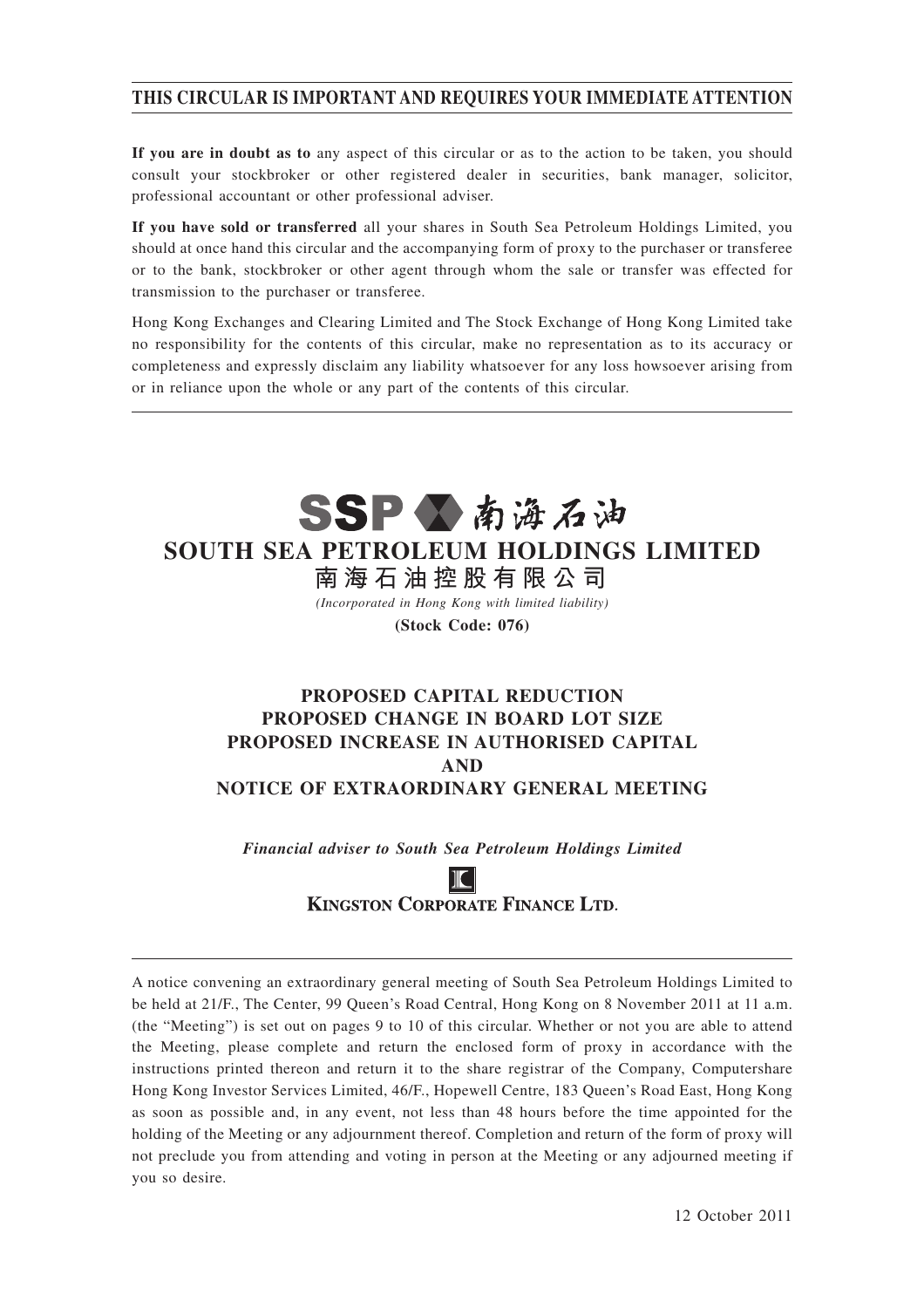# **CONTENTS**

## *Page*

|                                         | ii. |
|-----------------------------------------|-----|
|                                         |     |
|                                         |     |
| NOTICE OF EXTRAORDINARY GENERAL MEETING |     |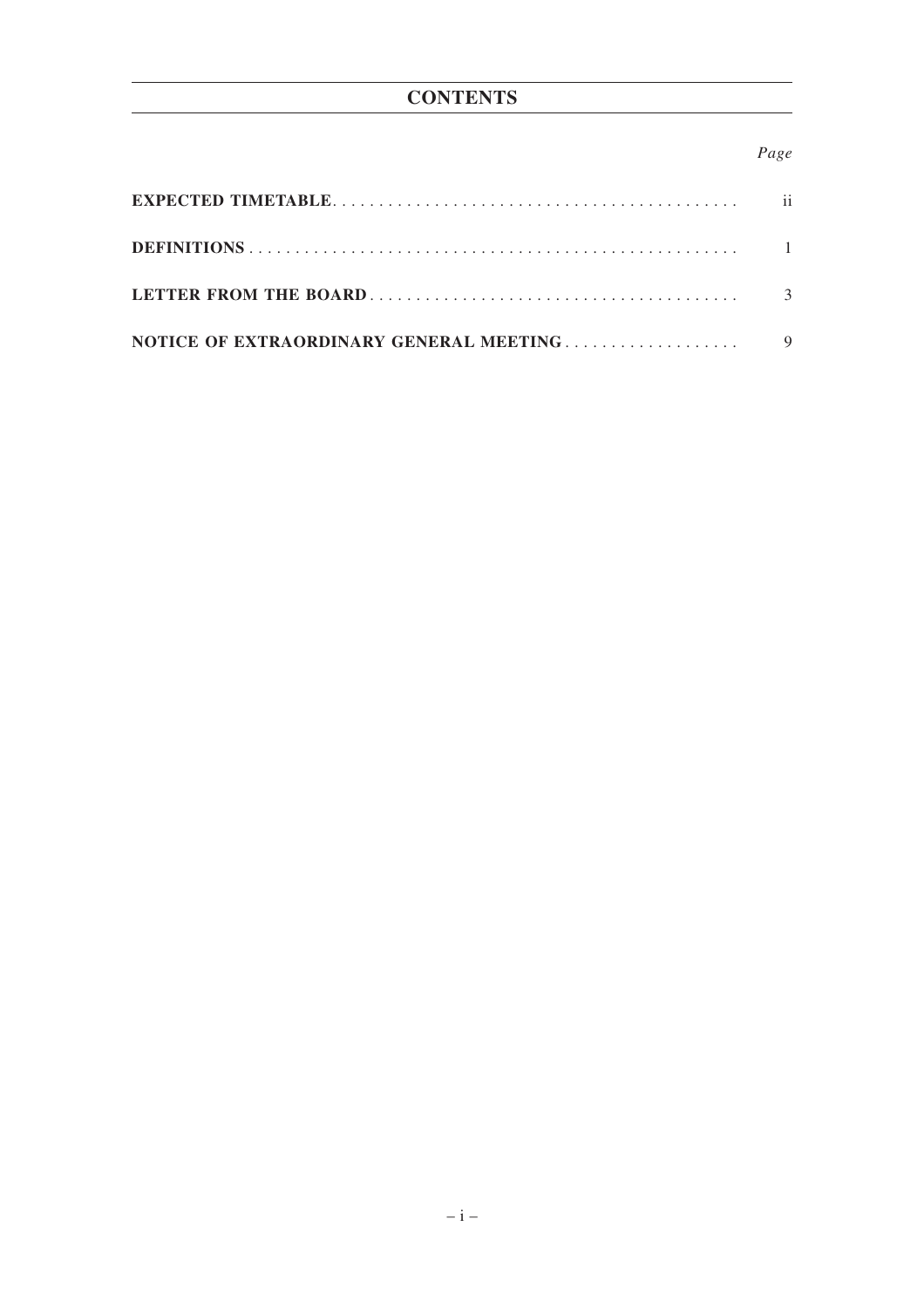### **EXPECTED TIMETABLE**

*The expected timetable for the Capital Reorganisation and the Change in Board Lot Size is set out below:*

|                | 2011 |
|----------------|------|
| Hong Kong Time |      |

| Date of despatch of the circular and notice of the EGM Wednesday, 12 October                                                            |
|-----------------------------------------------------------------------------------------------------------------------------------------|
| Latest time for lodging transfer of securities 4:30 p.m. on Thursday, 3 November                                                        |
| 8 November (both dates inclusive)                                                                                                       |
| Latest time for lodging proxy forms for the EGM 11 a.m. on Sunday, 6 November                                                           |
|                                                                                                                                         |
|                                                                                                                                         |
|                                                                                                                                         |
| Effective date of the Capital Reduction subject to<br>the registration of documents under the Companies Ordinance Wednesday, 9 November |
| Effective date of the increase in authorised capital  Wednesday, 9 November                                                             |
| Commencement of dealings in the Reduced Shares Wednesday, 9 November                                                                    |
| Effective date of Change in Board Lot Size                                                                                              |
| First day for free exchange of existing share certificates<br>for new share certificates for the Reduced Shares  Wednesday, 9 November  |
| Designated broker starts to stand in the market to provide<br>matching services for the sale and purchase of odd lots                   |
| Designated broker ceases to stand in the market to provide<br>matching services for the sale and purchase of odd lots                   |
| Last day for free exchange of existing share certificates<br>for new share certificates for Reduced Shares Saturday, 3 December         |

*Dates or deadlines specified in this circular are indicative only and may be varied by the Company. Any consequential changes to the expected timetable will be published or notified to the Shareholders as and when appropriate.*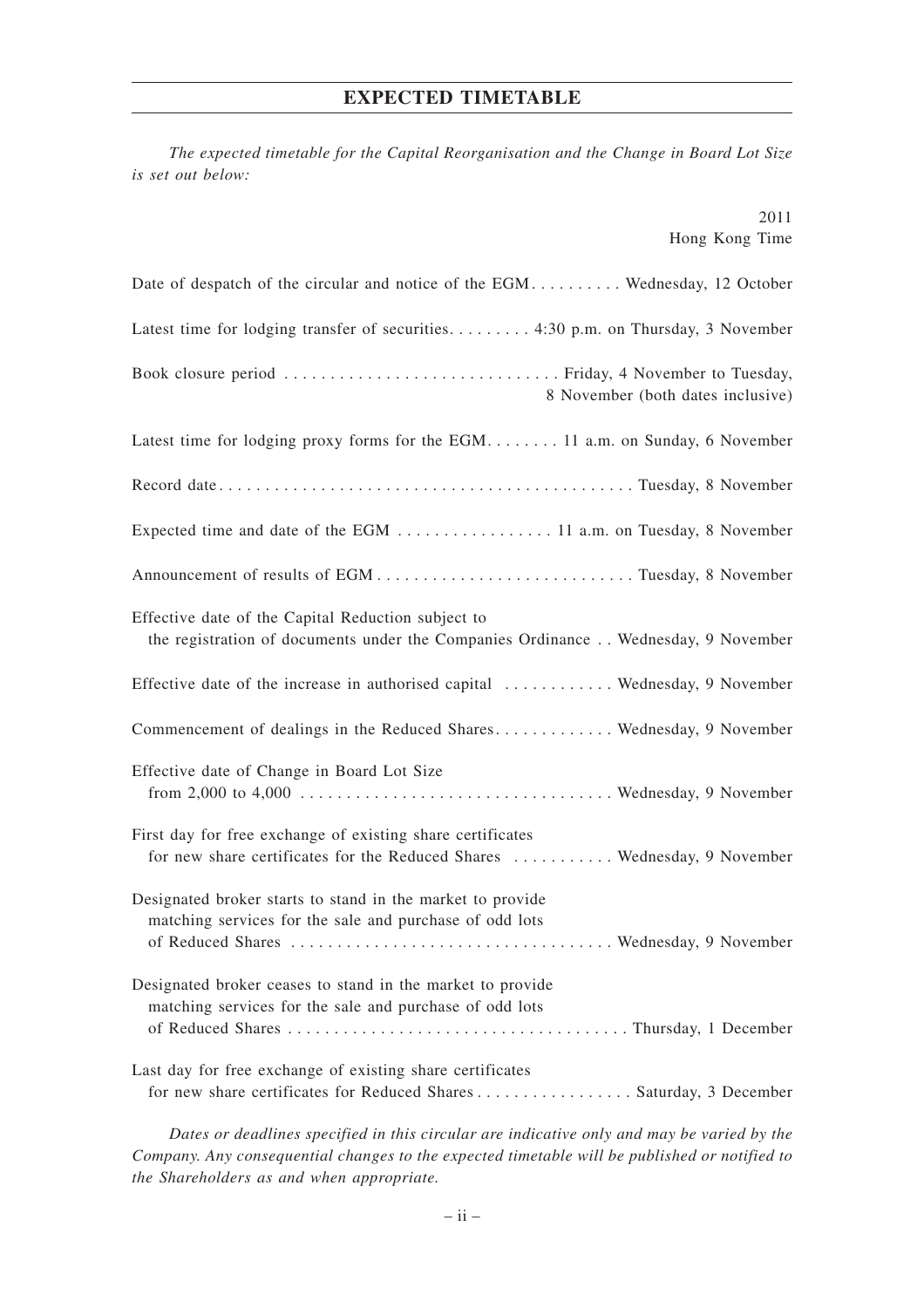*In this circular, the following terms shall have the meanings respectively set opposite them unless the context requires otherwise:*

| "Announcement"             | the announcement of the Company dated 23 September<br>2011 in relation to the Capital Reorganisation and the<br>Change in Board Lot Size                                                                                                                                                                                                             |
|----------------------------|------------------------------------------------------------------------------------------------------------------------------------------------------------------------------------------------------------------------------------------------------------------------------------------------------------------------------------------------------|
| "Board"                    | the board of Directors                                                                                                                                                                                                                                                                                                                               |
| "Capital Reduction"        | the proposed reduction of the capital of the Company<br>including the cancellation of the paid up capital to the<br>extent of US\$0.499 of each Share in issue from US\$0.500<br>to US\$0.001 and the reduction of the nominal value of all<br>the issued and unissued Shares                                                                        |
| "Capital Reorganisation"   | the Capital Reduction and the increase in authorised<br>capital as stated in this circular                                                                                                                                                                                                                                                           |
| "CCASS"                    | the Central Clearing and Settlement System, established<br>and operated by HKSCC                                                                                                                                                                                                                                                                     |
| "Change in Board Lot Size" | the change in board lot size for trading on the Stock<br>Exchange from 2,000 Shares to 4,000 Reduced Shares                                                                                                                                                                                                                                          |
| "Companies Ordinance"      | the Companies Ordinance, Chapter 32 of the Laws of<br>Hong Kong, as amended, supplemented or otherwise<br>modified from time to time                                                                                                                                                                                                                 |
| "Company"                  | South Sea Petroleum Holdings Limited, a company<br>incorporated in Hong Kong with limited liability, the<br>shares of which are listed on the main board of the Stock<br>Exchange                                                                                                                                                                    |
| "Director(s)"              | the director(s) of the Company                                                                                                                                                                                                                                                                                                                       |
| "EGM"                      | the extraordinary general meeting of the Company to be<br>held at 11 a.m. on 8 November 2011 at 21/F., The Center,<br>99 Queen's Road Central, Hong Kong for the<br>Shareholders to consider, and if thought fit, pass the<br>resolutions to approve the Capital Reorganisation, the<br>notice of which is set out on pages 9 to 10 of this circular |
| "Group"                    | the Company and its subsidiaries                                                                                                                                                                                                                                                                                                                     |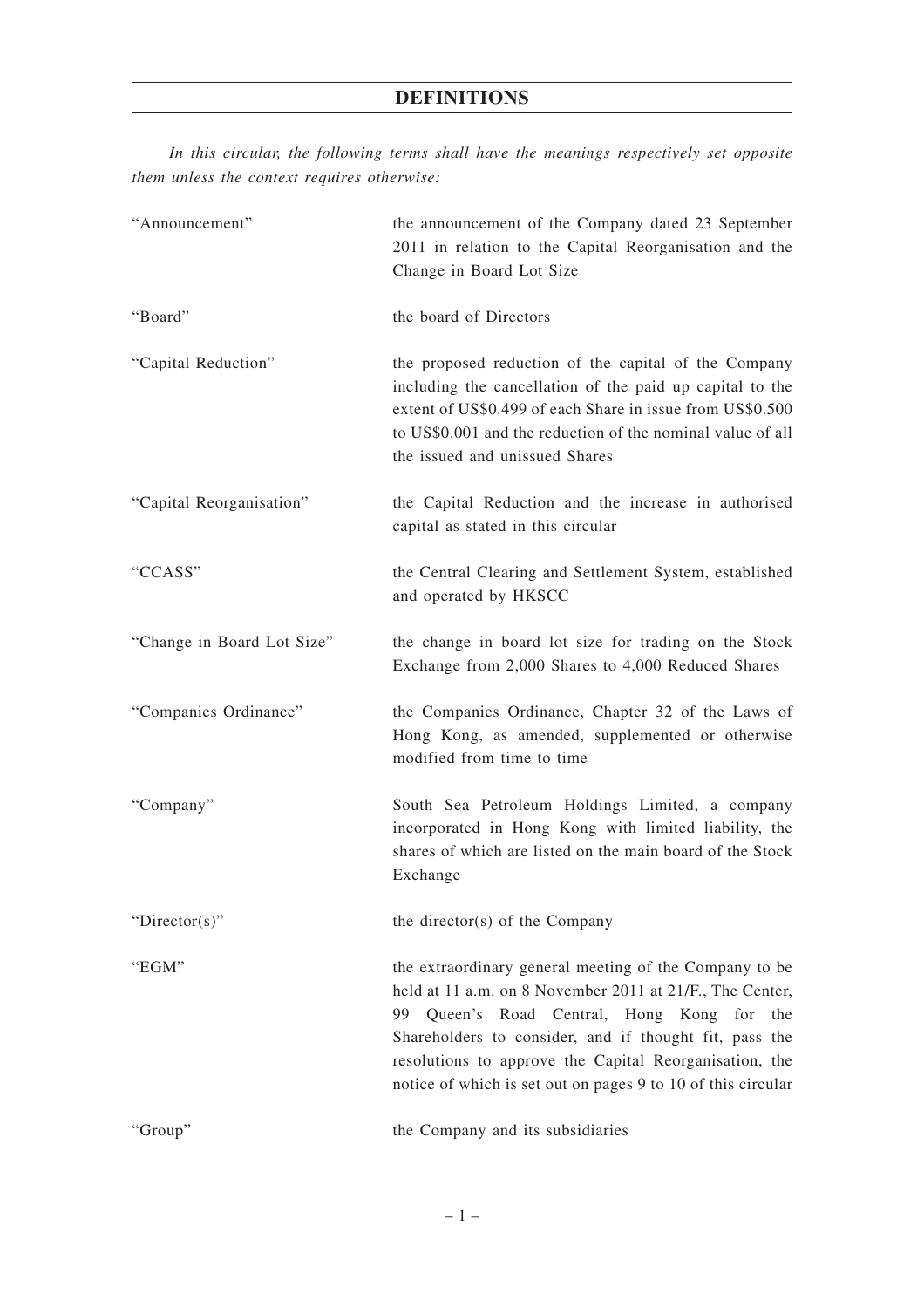# **DEFINITIONS**

| "HKSCC"                                 | Hong Kong Securities Clearing Company Limited                                                                                                                                                                              |
|-----------------------------------------|----------------------------------------------------------------------------------------------------------------------------------------------------------------------------------------------------------------------------|
| "HK\$"                                  | Hong Kong dollars, the lawful currency of Hong Kong                                                                                                                                                                        |
| "Hong Kong"                             | the Hong Kong Special Administrative Region of the<br>People's Republic of China                                                                                                                                           |
| "Kingston Securities"                   | Kingston Securities Limited, a licensed corporation to<br>carry on business in type 1 regulated activities (dealing in<br>securities) under the Securities and Futures Ordinance<br>(Chapter 571 of the laws of Hong Kong) |
| "Latest Practicable Date"               | 6 October 2011, being the latest practicable date prior to<br>the printing of this circular for ascertaining certain<br>information herein                                                                                 |
| "Listing Rules"                         | the Rules Governing the Listing of Securities on the<br><b>Stock Exchange</b>                                                                                                                                              |
| "Outstanding Convertible<br>Debentures" | including: $(1)$ an aggregate of US\$74,000,000 6% interest<br>convertible debentures due 2015; and (2) an aggregate of<br>US\$250,000,000 3% interest convertible debentures due<br>2021                                  |
| "Reduced Share(s)"                      | new ordinary shares of US\$0.001 each in the share<br>capital of the Company immediately after the Capital<br>Reduction becoming effective                                                                                 |
| "Share $(s)$ "                          | ordinary share(s) of $US$0.500$ each in the share capital of<br>the Company prior to the Capital Reduction becoming<br>effective                                                                                           |
| "Shareholder(s)"                        | registered holder(s) of the Share(s) or Reduced Share(s)<br>of the Company (as the case may be)                                                                                                                            |
| "Stock Exchange"                        | The Stock Exchange of Hong Kong Limited                                                                                                                                                                                    |
| "US\$"                                  | United States dollars, the lawful currency of the United<br><b>States of America</b>                                                                                                                                       |
| $\lq\lq q_0$ "                          | per cent.                                                                                                                                                                                                                  |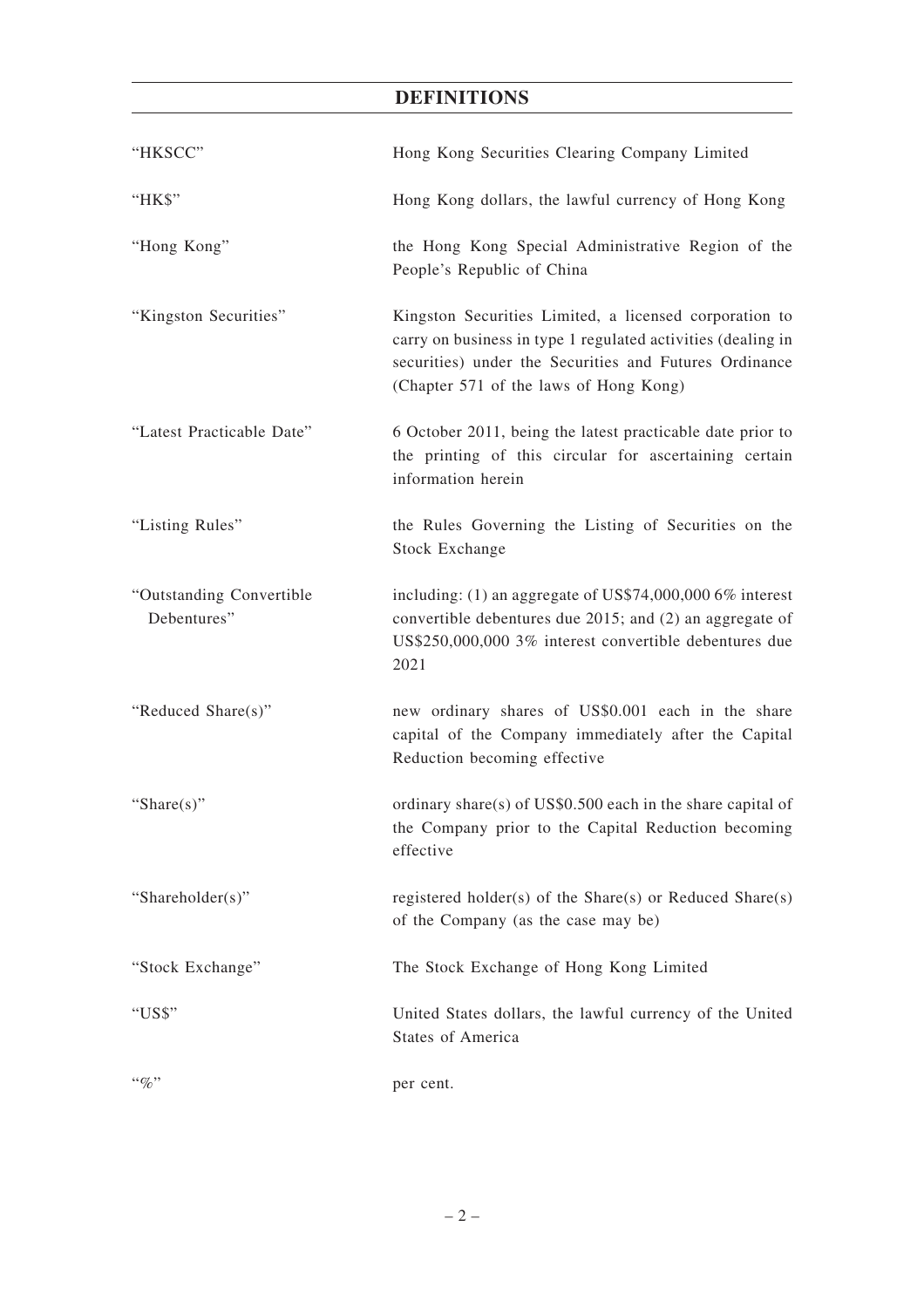# SSPV南海石油 **SOUTH SEA PETROLEUM HOLDINGS LIMITED 南 海 石 油 控 股 有 限 公 司**

*(Incorporated in Hong Kong with limited liability)* **(Stock Code: 076)**

*Executive Directors:* Mr. Guan Xinmin *(Chairman)* Ms. Lee Sin Pyung *(Managing Director)* Ms. Zhang Xue

*Registered office:* Unit 6605, 66/F., The Center 99 Queen's Road Central Hong Kong

*Independent Non-Executive Directors:* Mr. Lu Ren Jie Mr. Chai Woon Chew Mr. Ho Choi Chiu

12 October 2011

*To the Shareholders*

Dear Sir/Madam,

## **PROPOSED CAPITAL REDUCTION PROPOSED CHANGE IN BOARD LOT SIZE PROPOSED INCREASE IN AUTHORISED CAPITAL AND NOTICE OF EXTRAORDINARY GENERAL MEETING**

## **INTRODUCTION**

Reference is made to the Announcement that the Directors propose to put forward a proposal to the Shareholders to effect the Capital Reorganisation.

The purpose of this circular is to give you further information on the Capital Reorganisation and the Change in Board Lot Size and to give notice of the EGM to the Shareholders at which a special resolution and an ordinary resolution will be proposed to consider and, if thought fit, to approve the Capital Reorganisation.

#### **PROPOSED CAPITAL REDUCTION**

The Company proposes to put forward a proposal to the Shareholders for the purpose of effecting the Capital Reduction pursuant to section 58(3) of the Companies Ordinance.

As at the Latest Practicable Date, the authorised share capital of the Company was US\$500,000,000 divided into 1,000,000,000 Shares of US\$0.500 each and the issued share capital of the Company was US\$157,666,872 divided into 315,333,744 Shares of US\$0.500 each.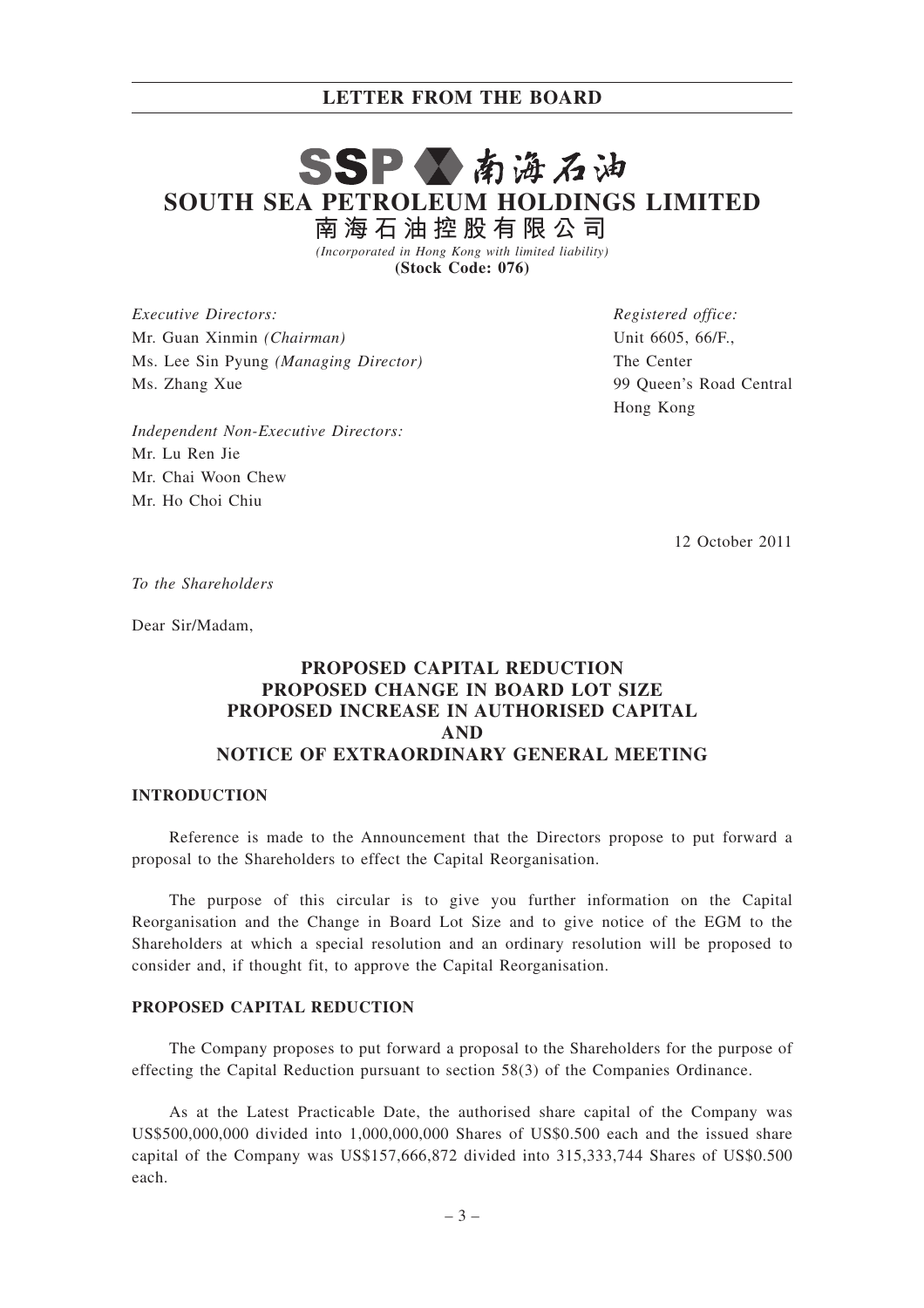Assuming no further Shares will be issued between the Latest Practicable Date and the EGM, immediately after completion of the Capital Reduction, the authorised capital of the Company will be reduced from US\$500,000,000 divided into 1,000,000,000 Shares of US\$0.500 each to US\$1,000,000 divided into 1,000,000,000 Reduced Shares of US\$0.001 each and that such reduction be effected by cancelling the paid-up capital to the extent of US\$0.499 on each of the issued Shares and reducing the nominal value of each unissued Share by US\$0.499. The issued share capital of the Company will be reduced from US\$157,666,872 to US\$315,333.74 divided into 315,333,744 Reduced Shares, giving rise to a total credit approximately of US\$157,351,538 which will, in its entirety, be credited to the share premium account of the Company.

The Capital Reduction is proposed to take effect under Section 58(3) of the Companies Ordinance pursuant to which no court confirmation will be required.

#### **Conditions of the Capital Reduction**

The Capital Reduction is conditional upon:

- a) the passing of the relevant special resolution by the Shareholders to approve the Capital Reduction at the EGM;
- b) the registration by the Registrar of Companies in Hong Kong of a copy of the resolution passed by the Shareholders, a copy of the minutes containing the particulars required under section 61A of the Companies Ordinance and a statement in the prescribed form signed by an officer of the Company certifying that the relevant conditions under the Companies Ordinance have been satisfied; and
- c) the Listing Committee of the Stock Exchange granting listing of, and permission to deal in, the Reduced Shares to be issued following completion of the Capital Reduction.

Assuming all the above conditions are fulfilled, the Capital Reduction will become effective upon the registration of the documents required under section 61A of the Companies Ordinance, which is expected to take place on 9 November 2011.

Application will be made to the Stock Exchange for the listing of, and permission to deal in, the Reduced Shares to be issued and allotted upon the Capital Reduction becoming effective.

No part of the equity or debt securities of the Company is listed or dealt in on any other stock exchanges on which listing or permission to deal is being or is proposed to be sought.

#### **Effects of the Capital Reduction**

The credit of approximately US\$157,351,538 arising from the reduction will be credited to the share premium account of the Company as required under section 58(3) of the Companies Ordinance.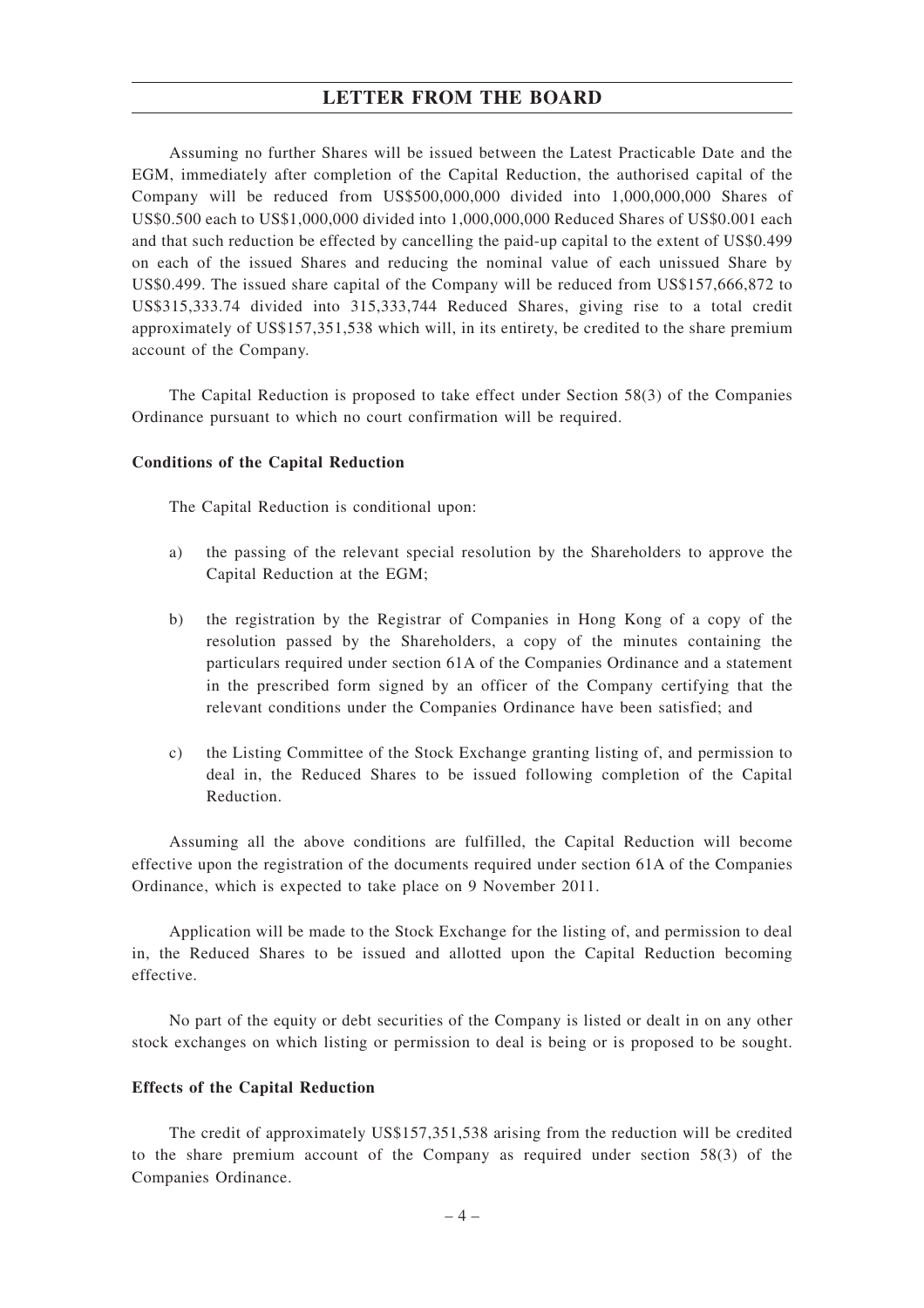Implementation of the Capital Reduction would not, of itself, alter the underlying assets, liabilities, businesses, management or financial position of the Group and the Company or the rights of the Shareholders, except for payment of the related expenses. The proportionate interests and the voting rights of the Shareholders in the Company will not be affected by the Capital Reduction.

The Board believes that the Capital Reduction will not have any adverse effect on the financial position of the Company and the Board believes that on the date the Capital Reduction is to be effected, there will be no reasonable grounds for believing that the Company is, or after the Capital Reduction would be, unable to pay its liabilities as they become due. No capital will be lost as a result of the Capital Reduction and, except for the expenses involved in relation to the Capital Reduction which are expected to be insignificant in the context of the net asset value of the Company, the net asset value of the Company will remain unchanged before and after the Capital Reduction becoming effective. The Capital Reduction does not involve any diminution of any liability in respect of any unpaid capital of the Company or the repayment to the Shareholders of any paid-up capital of the Company nor will it result in any change in the relative rights of the Shareholders.

The Reduced Shares will rank pari passu in all respects with each other and the Capital Reduction will not result in any change in the relative rights of the Shareholders.

In order to alleviate the difficulties arising from the existence of odd lots of Reduced Shares arising from the Capital Reduction, the Company has appointed an agent, Kingston Securities, to stand in the market to provide matching services for the odd lots of Reduced Shares on a best effort basis. Details of which are disclosed in the paragraph headed "Change in Board Lot Size – Arrangement on odd lot trading" below.

#### **Adjustment to Outstanding Convertible Debentures**

As at the Latest Practicable Date, save for the conversion rights attaching to the Outstanding Convertible Debentures, the Company had no outstanding options, warrants or other securities convertible into or giving rights to subscribe for the Shares. The Capital Reduction may give rise to adjustment(s) to the conversion price and/or number of Shares to be issued upon exercise of conversion rights of the Outstanding Convertible Debentures. The Company will make a further announcement about any adjustment(s) in due course.

#### **Free exchange of share certificates**

Subject to the Capital Reduction becoming effective, the Shareholders may, during a period specified in the expected timetable on page ii of this circular, submit the existing share certificates for exchange to the Company's share registrar, Computershare Hong Kong Investor Services Limited at Shops 1712-1716, 17th Floor, Hopewell Centre, 183 Queen's Road East, Wan Chai, Hong Kong, during the business hours, at the expense of the Company, for new share certificates in board lots of 4,000 Reduced Shares.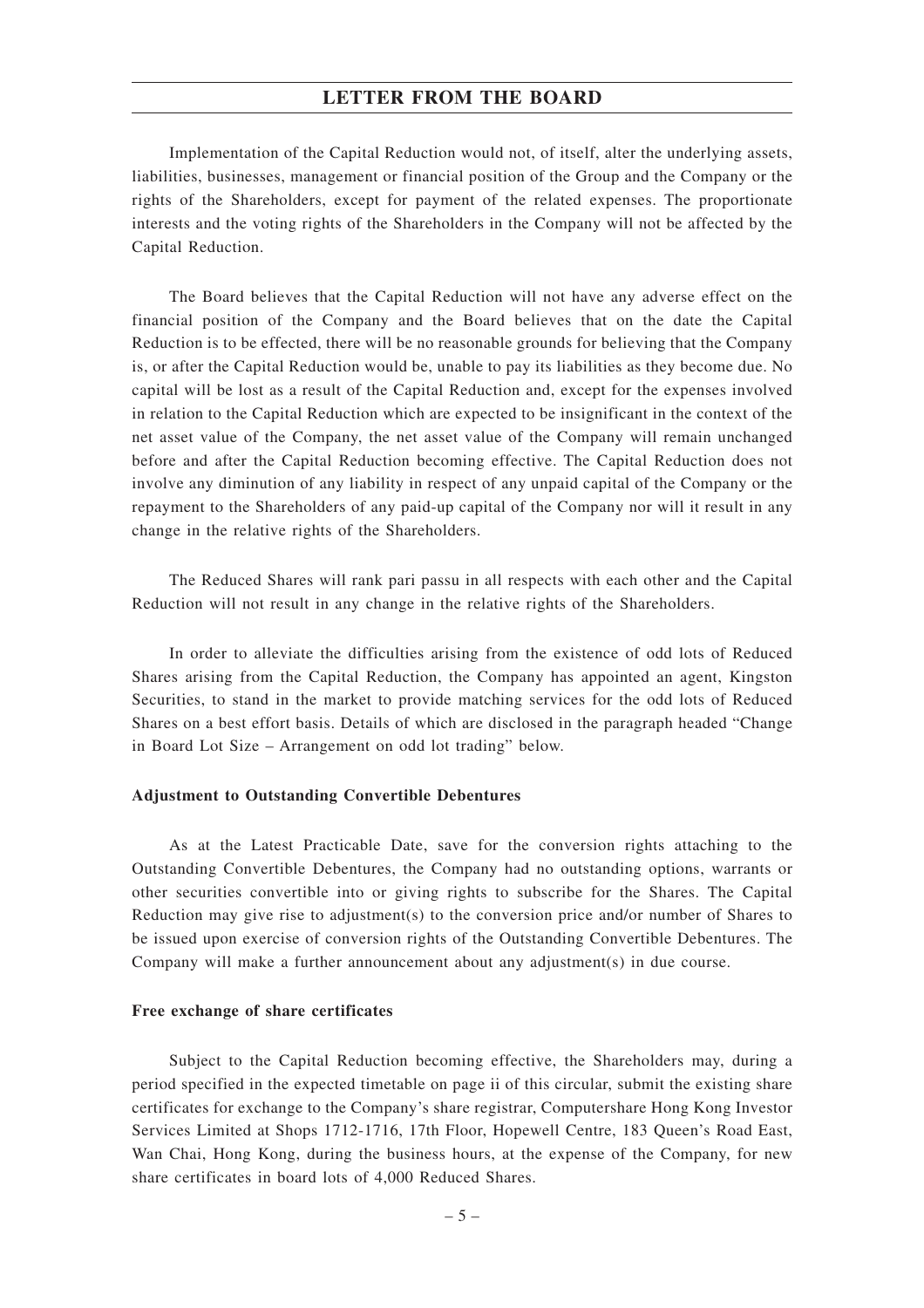Thereafter, existing blue-colour share certificates for the Shares will be accepted for exchange only on payment of a fee of HK\$2.50 (or such other amount as may from time to time be allowed by the Stock Exchange) for each blue-colour share certificate cancelled and each new green-colour share certificate issued for the Reduced Shares, whichever is higher. Certificates for the existing blue-colour certificates for Shares will continue to be good evidence of legal title and will be valid for dealings, trading and settlement purposes after the Capital Reduction and may be exchanged for new green-colour certificates for Reduced Shares at any time at the expense of the Shareholders after the period specified in the expected timetable on page ii of this circular.

#### **Reasons for the Capital Reduction**

The Shares have been trading below their par value of US\$0.500 (equivalent to approximately HK\$3.9 per Share) lately and under the Companies Ordinance, it is not permissible for a company to issue shares at a discount to the nominal value of its shares unless, among other things, it is authorised by the Shareholders and sanctioned by the court. Therefore, unless the par value of each Share is reduced, it will be very difficult for the Company to raise new capital by issuing new Shares. In order to provide the Company with greater flexibility for raising capital by issuing of new Reduced Shares in the future, the Board proposed the Capital Reduction. Therefore, the Directors consider that the Capital Reduction is in the interests of the Company and the Shareholders as a whole.

#### **CHANGE IN BOARD LOT SIZE**

Subject to the Capital Reduction becoming effective, the Board also proposes to change the board lot size for trading in the Shares from 2,000 Shares to 4,000 Reduced Shares. It is believed that the enlarged board lot size will reduce the overall transaction costs in dealing with the Reduced Shares. The Board is of the opinion that the Change in Board Lot Size is in the best interests of the Company and the Shareholders as a whole. The Change in Board Lot Size will not affect any of the Shareholders' rights.

Based on the closing price of HK\$0.45 per Share as quoted on the Stock Exchange as at the Latest Practicable Date and the existing board lot size of 2,000 Shares, the prevailing board lot value is HK\$900. Assuming the Capital Reorganisation becomes effective, on the basis of the aforesaid closing price and the new board lot size of 4,000 Reduced Shares, the new board lot value would be HK\$1,800.

Subject to the granting of listing of, and permission to deal in, the Reduced Shares on the Stock Exchange, the Reduced Shares will be accepted as eligible securities by HKSCC for deposit, clearance and settlement in CCASS with effect from the commencement date of dealings in the Reduced Shares on the Stock Exchange or such other date as determined by HKSCC. Settlement of transactions between participants of the Stock Exchange on any trading day is required to take place in CCASS on the second settlement day thereafter. All activities under CCASS are subject to the General Rules of CCASS and CCASS Operational Procedures in effect from time to time.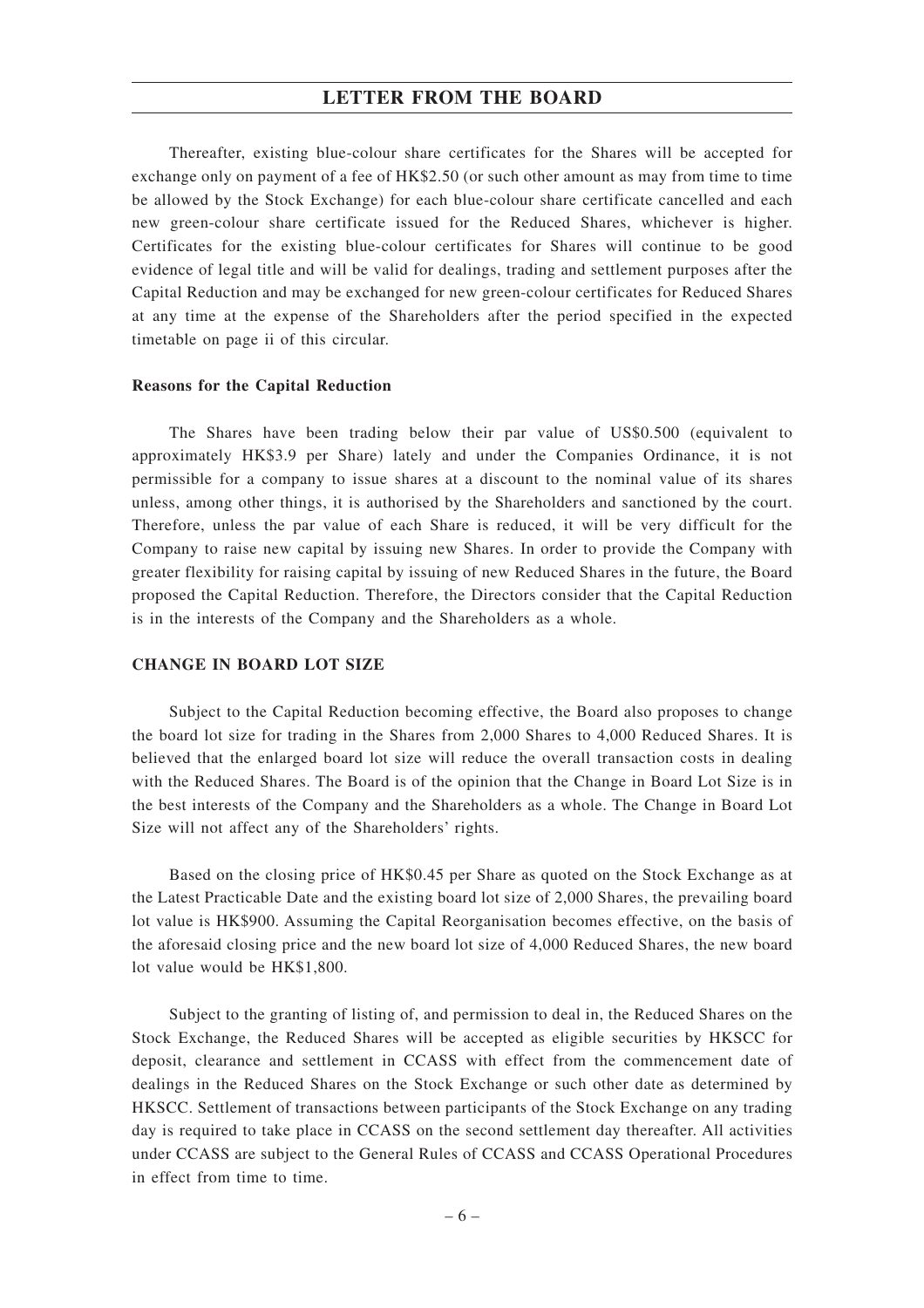#### **Arrangement on odd lot trading**

In order to facilitate the trading of odd lots (if any) of the Reduced Shares, the Company has appointed Kingston Securities to provide matching services, on a best effort basis, to those Shareholders who wish to acquire odd lots of the Reduced Shares to make up a full board lot, or to dispose of their holdings of odd lots of the Reduced Shares. Holders of odd lots of the Reduced Shares who wish to take advantage of this facility either to dispose of their odd lots of the Reduced Shares or to top up to board lots of 4,000 Reduced Shares may contact Ms. Rosita Kiu of Kingston Securities at telephone number (852) 2298-6215 during the period from 9 November 2011 to 1 December 2011 (both dates inclusive) either directly or through their licensed securities dealers. Shareholders should note that the above matching service is on a best effort basis only and successful matching of the sale and purchase of odd lots of Reduced Shares is not guaranteed. Shareholders who are in any doubt about such matching service are recommended to consult their own professional advisers.

#### **PROPOSED INCREASE IN AUTHORISED CAPITAL**

Subject to the Capital Reduction becoming effective, the Board proposes to increase the authorised share capital of the Company from US\$1,000,000 (divided into 1,000,000,000 Reduced Shares) to US\$500,000,000 (divided into 500,000,000,000 Reduced Shares) by the creation of an additional 499,000,000,000 Reduced Shares in order to facilitate any future expansion in the share capital of the Company.

Save as the Reduced Shares to be issued due to the exercise of conversion rights attaching to the Outstanding Convertible Debentures, the Directors have no present intention to issue any part of the proposed additional unissued Reduced Shares to be created.

The proposed increase in authorised capital of the Company is conditional upon the passing by the Shareholders of the relevant ordinary resolution at the EGM.

#### **GENERAL**

The Company was incorporated in Hong Kong with limited liability. The principal activities of the Company are investment holding, and through its subsidiaries, the Company develops, explores and produces crude oil and graphite in Indonesia and China, and provides electronics manufacturing services in the United Kingdom.

#### **EGM**

The notice of the EGM is set out on pages 9 to 10 of this circular. A form of proxy for use at the EGM is enclosed. At the EGM, resolutions will be proposed for Shareholders to consider and, if thought fit, to approve the Capital Reorganisation. The vote of the Shareholders at the EGM will be taken by poll in accordance with Rule 13.39(4) of the Listing Rules and the Company will announce the results of the poll in the manner prescribed under Rule 13.39(5) of the Listing Rules.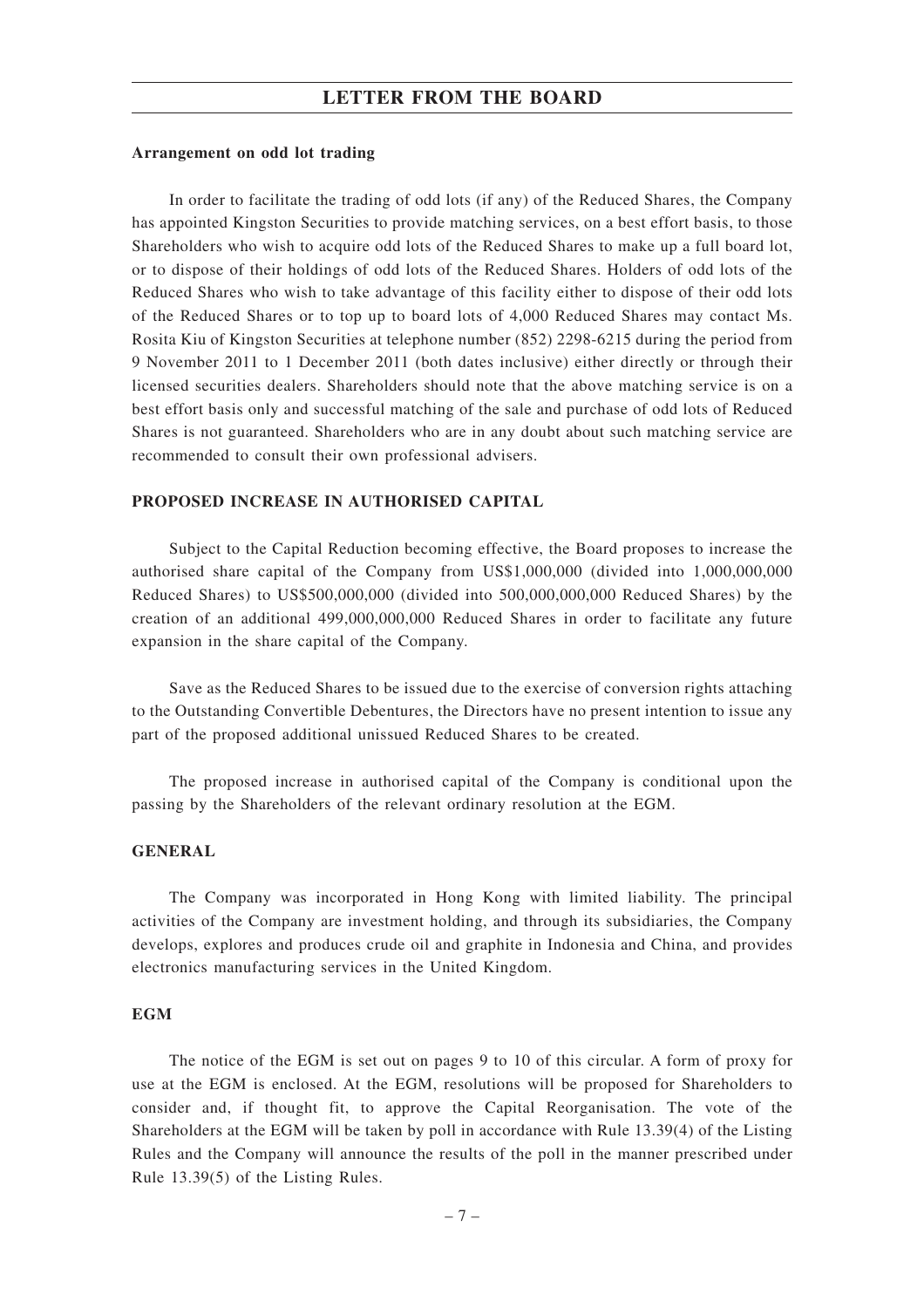To the best of the Directors' knowledge, information and belief, having made reasonable enquiries, the Directors confirm that no Shareholder is required to abstain from voting at the EGM.

Whether or not you intend to attend the EGM, you are requested to complete and return the enclosed form of proxy to the Company's share registrar, Computershare Hong Kong Investor Services Limited at 46/F., Hopewell Centre, 183 Queen's Road East, Wanchai, Hong Kong in accordance with the instructions printed thereon as soon as possible and in any event not less than 48 hours before the time appointed for holding the EGM or any adjournment thereof. Completion and return of the form of proxy will not preclude you from attending and voting in person at the EGM or any adjournment thereof should you so wish.

#### **Closure of Register of Members**

For the purpose of determining the entitlement to vote at the EGM, the register of members of the Company will be closed from Friday, 4 November, 2011 to Tuesday, 8 November, 2011, both dates inclusive, during which period no transfer of Shares of the Company will be effected. In order to attend and vote at the meeting, all completed transfer forms of shares (together with the relevant share certificates) must be lodged with the Company's share registrar, Computershare Hong Kong Investor Services Limited, at Shops 1712-1716, 17th Floor, Hopewell Centre, 183 Queen's Road East, Wan Chai, Hong Kong for registration by no later than 4:30 p.m. on Thursday, 3 November, 2011.

#### **RESPONSIBILITY STATEMENT**

This circular, for which the Directors collectively and individually accept full responsibility, includes particulars given in compliance with the Listing Rules for the purpose of giving information with regard to the Company. The Directors, having made all reasonable enquiries, confirm that to the best of their knowledge and belief the information contained in this circular is accurate and complete in all material respects and not misleading or deceptive, and there are no other matters the omission of which would make any statement herein or this circular misleading.

#### **RECOMMENDATION**

The Directors believe that the proposal for the Capital Reorganisation is in the interests of the Company and Shareholders as a whole and recommend Shareholders to vote in favour of the resolutions proposed at the EGM to approve the Capital Reorganisation.

> Yours faithfully By order of the Board **SOUTH SEA PETROLEUM HOLDINGS LIMITED Guan Xinmin** *Chairman*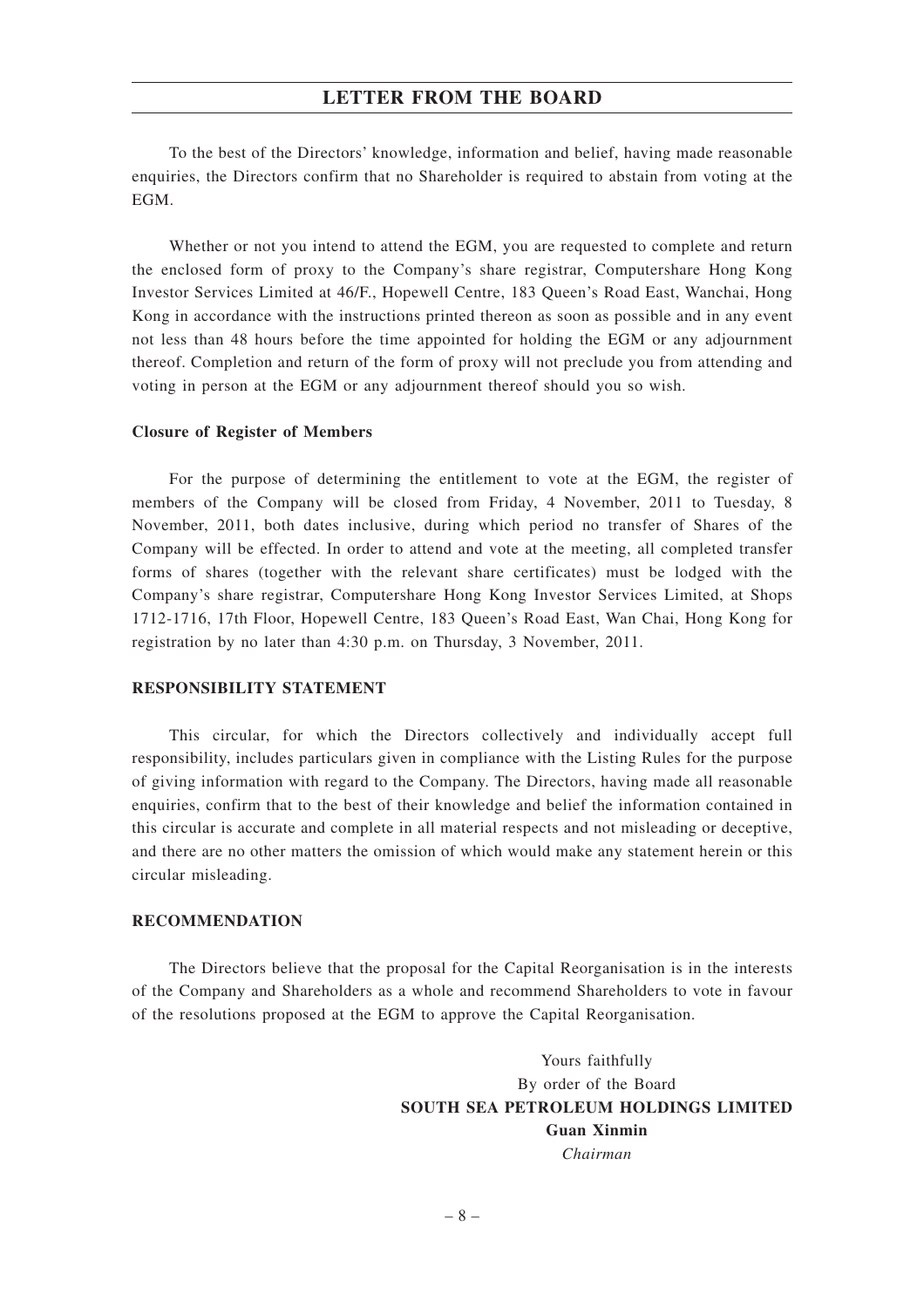## **NOTICE OF EXTRAORDINARY GENERAL MEETING**

# SSP公南海石油 **SOUTH SEA PETROLEUM HOLDINGS LIMITED 南 海 石 油 控 股 有 限 公 司**

*(Incorporated in Hong Kong with limited liability)* **(Stock Code: 076)**

**NOTICE IS HEREBY GIVEN** that an extraordinary general meeting of South Sea Petroleum Holdings Limited (the "Company") will be held at 11:00 a.m. on Tuesday, 8 November 2011 at 21/F., The Center, 99 Queen's Road Central, Hong Kong for the purpose of considering and, if thought fit, passing, with or without amendments, the following resolutions:

#### **SPECIAL RESOLUTION**

"**THAT** conditional upon (i) the Listing Committee of The Stock Exchange of Hong Kong Limited granting or agreeing to grant the listing of, and permission to deal in, the Reduced Shares (as defined below) and (ii) the Capital Reduction (as defined below) becoming effective on the registration by the Registrar of Companies in Hong Kong of a copy of resolution passed by the holders of the shares of the Company, a copy of the minutes containing the particulars required under section 61A of the Companies Ordinance (Laws of Hong Kong, Chapter 32) (the "Companies Ordinance") and a statement in the prescribed form signed by an officer of the Company certifying that the relevant conditions under the Companies Ordinance have been satisfied:

- (i) the authorised share capital of the Company be reduced from US\$500,000,000 divided into 1,000,000,000 existing shares of US\$0.500 each (the "Existing Shares") to US\$1,000,000 divided into 1,000,000,000 reduced shares of US\$0.001 each (the "Reduced Shares") and that such reduction be effected by cancelling share capital paid up or credited as paid up to the extent of US\$0.499 per Existing Share upon each of the shares in issue and by reducing the nominal value of all the issued and unissued Existing Shares in the share capital of the Company from US\$0.500 to US\$0.001 per Reduced Share (the "Capital Reduction");
- (ii) subject to the Capital Reduction taking effect, the credit arising from the Capital Reduction be credited to the share premium account of the Company;
- (iii) all of the Reduced Shares resulting from the Capital Reduction shall rank pari passu in all respects and have the rights and privileges and be subject to the restrictions contained in the Company's articles of association; and
- (iv) the directors of the Company (the "Directors") be and are hereby authorised generally to do all things they may consider appropriate and desirable to effect and implement the Capital Reduction and the application of credit arising from the Capital Reduction."

#### **ORDINARY RESOLUTION**

"**THAT** conditional upon the Capital Reduction referred to in the special resolution set out in the notice convening this meeting becoming effective, the authorised share capital of the